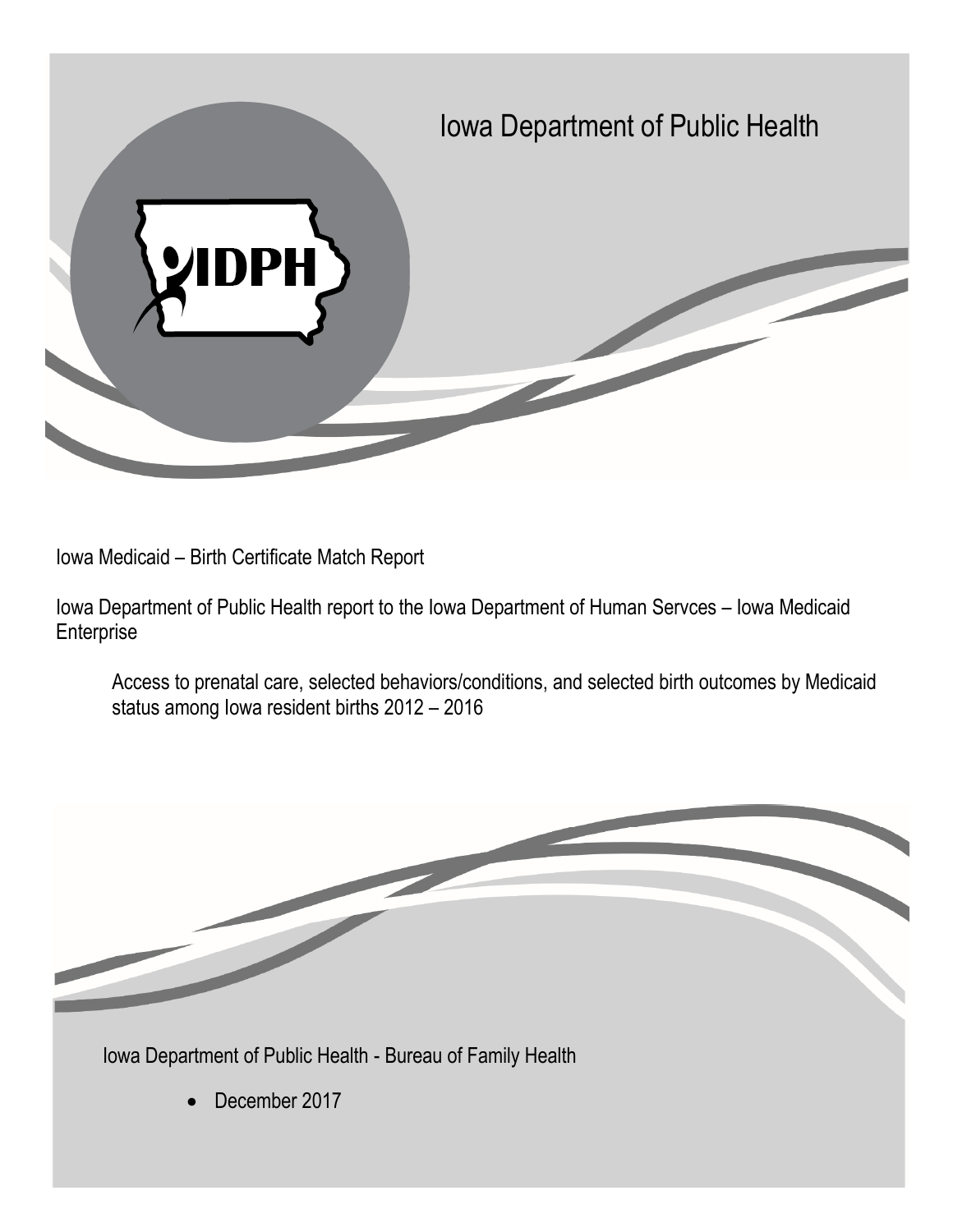<span id="page-1-1"></span><span id="page-1-0"></span>

| <b>Table of Contents</b>                                                                      |                |
|-----------------------------------------------------------------------------------------------|----------------|
| Name                                                                                          | Page           |
| <b>Introduction</b>                                                                           | $\overline{4}$ |
| Table 1. Number of resident births by Medicaid status and State Total, 2012 - 2016, Iowa      | 5              |
| resident births                                                                               |                |
| Table 2. Number and percent of women who initiated prenatal care during their first trimester | 5              |
| by Medicaid status and State Total, 2012-2016, Iowa resident births                           |                |
| Table 3. Number and percent of women who were reported to have gestational diabetes, by       | 5              |
| Medicaid status and State Total, 2012-2016, Iowa resident births                              |                |
| Table 4. Number and percent of women who reported 3rd trimester smoking by Medicaid           | 5              |
| status and State Total, 2012-2016, Iowa resident births                                       |                |
| Table 5. Number and percent of women breastfeeding at hospital discharge by Medicaid          |                |
| status and State Total, 2012-2016 Iowa resident births                                        | 6              |
| Table 6. Number and percent of low birth weight infants by Medicaid status and State Total,   | 6              |
| 2012-2016, lowa resident births                                                               |                |
| Table 7. Number and percent of very low birth weight infants by Medicaid status and State     | 6              |
| Total, 2012-2016, Iowa resident births                                                        |                |
| Table 8. Number and percent of pre-term infants by Medicaid status and State Total, 2012-     | 6              |
| 2016, Iowa resident births                                                                    |                |
| Table 9. Number and percent of infants admitted to the neonatal intensive care unit by        | 7              |
| Medicaid status and State Total, 2012-2016, Iowa resident births                              |                |
| Table 10. Number and rate of infants/1000 live births diagnosed with newborn abstinence       |                |
| syndrome by Medicaid status and State Total, 2012-2016, Iowa resident births                  |                |
| Table 11. Number and percent of infants/1000 live births with newborn in utero exposure to    |                |
| substances including opioids by Medicaid status and State Total, 2012-2016, Iowa resident     | 7              |
| births                                                                                        |                |
| Table 12. Number and percent of women who were underweight, overweight, obese, or             |                |
| extremely obese based on pre-pregnancy BMI among Medicaid reimbursed deliveries, 2012-        | 8              |
| 2016, Iowa resident births                                                                    |                |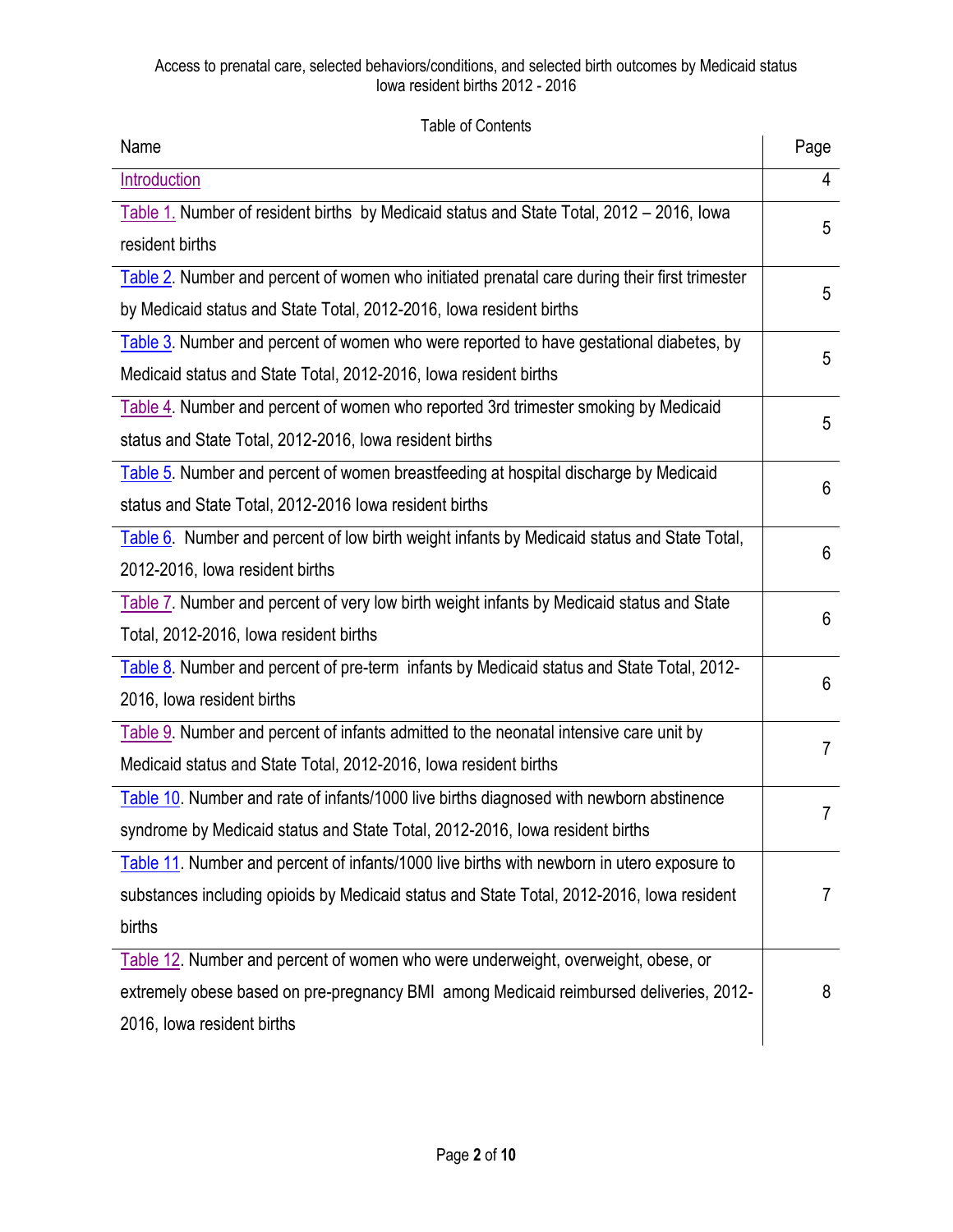| Table 13. Number and percent of women who were underweight, overweight, obese, or         |    |
|-------------------------------------------------------------------------------------------|----|
| extremely obese based on pre-pregnancy BMI among non-Medicaid reimbursed deliveries,      | 8  |
| 2012-2016, lowa resident births                                                           |    |
| Table 14. Number and percent of women who were underweight, overweight, obese, or         |    |
| extremely obese based on pre-pregnancy BMI for State Total deliveries, 2012-2016, Iowa    | 8  |
| resident births                                                                           |    |
| Table 15. Number and percent of deliveries by C-section overall, primary C-section, C-    |    |
| section without a trial of labor, and C-sections among low risk women among Medicaid      | 9  |
| reimbursed deliveries, 2012-2016, Iowa resident births                                    |    |
| Table 16. Number and percent of deliveries by C-section overall, primary C-section, C-    |    |
| section without a trial of labor, and C-sections among low risk women among non-Medicaid  | 9  |
| reimbursed deliveries, 2012-2016, Iowa resident births                                    |    |
| Table 17. Number and percent of deliveries by C-section overall, primary C-section, C-    |    |
| section without a trial of labor, and C-sections among low risk women at the State Total, | 9  |
| 2012-2016, lowa resident births                                                           |    |
| Appendix A. Count and code description for newborn intrauterine substance drug exposure   | 10 |
| and NAS, lowa resident births, 2012-2016                                                  |    |
|                                                                                           |    |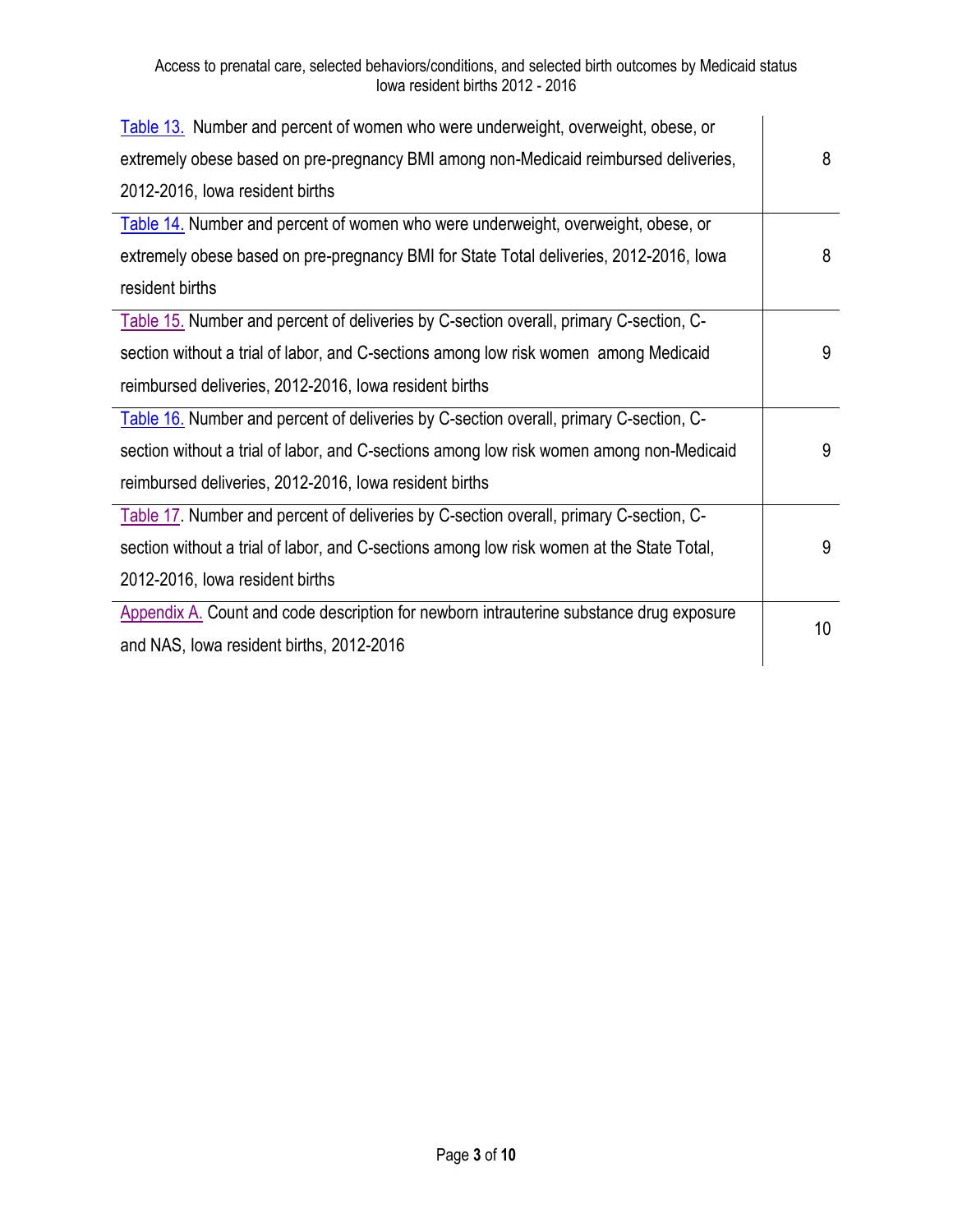# Introduction

<span id="page-3-0"></span>**Report purpose:** The purpose of the fact sheet is to highlight the access to prenatal care, selected behaviors and birth outcomes of women whose labor and delivery costs were reimbursed by Medicaid, compared to women whose labor and delivery costs were not reimbursed by Medicaid.

**Background**: Medicaid is a state/federal program that provides health insurance for certain groups of low-income people, including pregnant women. Iowa Medicaid is administered by the Iowa Department of Human Services through Iowa Medicaid Enterprise. In Iowa, pregnant women may be eligible for Medicaid if their household income is below 375 percent of the federal poverty level.

**Data Sources**: Data for this report were derived from a matched file of the birth certificate and Medicaid paid claims for calendar years 2012 through 2016. Medicaid status was based on a paid claim of a delivery related diagnostic related group between 765 and 775, and linked to a birth certificate. Birth certificate data were used to determine maternal demographic characteristics, pre-existing conditions, cigarette smoking during pregnancy, prenatal care initiation and infant birth outcomes.

For Tables 10 and 11 data were derived from the Iowa Hospital Discharge Data file, the inpatient file. Selected IDC-9 and ICD-10 codes were used to define newborn abstinence syndrome and newborn in utero exposure to substances.

[Back to Table of Contents](#page-1-0)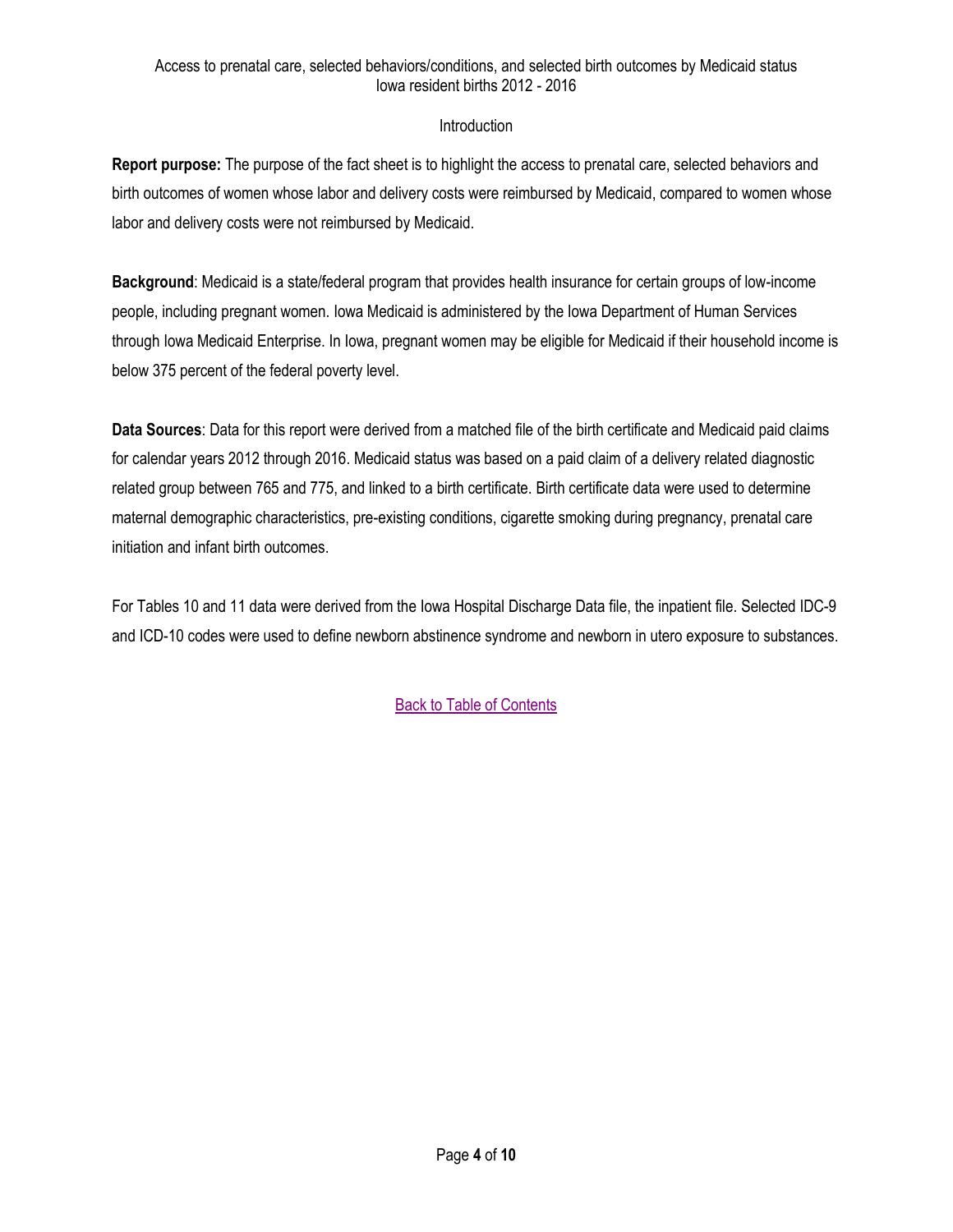<span id="page-4-0"></span>

|      | Medicaid <sup>2</sup> | Non-Medicaid <sup>3</sup> | <b>State Total4</b> |
|------|-----------------------|---------------------------|---------------------|
| Year | <b>Number</b>         | <b>Number</b>             | <b>Number</b>       |
| 2016 | 15,135                | 24,088                    | 39,223              |
| 2015 | 15,405                | 24,062                    | 39,467              |
| 2014 | 15,229                | 24.456                    | 39,685              |
| 2013 | 15,212                | 23,801                    | 39,013              |
| 2012 | 15,598                | 23,088                    | 38,686              |

Table 1. Number of resident births<sup>1</sup> by Medicaid status and State Total, 2012 – 2016, Iowa resident births

<span id="page-4-1"></span>Table 2. Number and percent of women who initiated prenatal care during their first trimester by Medicaid status and State Total, 2012-2016, Iowa resident births

|      | <b>Medicaid</b> |      | Non-Medicaid  |      | <b>State Total</b> |      |
|------|-----------------|------|---------------|------|--------------------|------|
| Year | <b>Number</b>   | $\%$ | <b>Number</b> | $\%$ | Number             | $\%$ |
| 2016 | 10,906          | 72.1 | 19,720        | 81.9 | 30,626             | 78.1 |
| 2015 | ,116            | 72.4 | 20,134        | 83.9 | 31,250             | 79.4 |
| 2014 | 1,642           | 77.0 | 21,428        | 88.1 | 33,070             | 83.9 |
| 2013 | 1,647           | 77.1 | 20,936        | 88.5 | 32,583             | 84.1 |
| 2012 | 11,887          | 76.7 | 20,402        | 89.0 | 32,289             | 84.0 |

<span id="page-4-2"></span>Table 3. Number and percent of women who were reported to have gestational diabetes, by Medicaid status and State Total, 2012-2016, Iowa resident births

|      | <b>Medicaid</b> |     | <b>Non-Medicaid</b> |     |               | <b>State Total</b> |  |
|------|-----------------|-----|---------------------|-----|---------------|--------------------|--|
| Year | <b>Number</b>   | %   | <b>Number</b>       | %   | <b>Number</b> | $\%$               |  |
| 2016 | .166            |     | 1,688               | 7.0 | 2,854         | 7.3                |  |
| 2015 | ,141            |     | 1,567               | 6.5 | 2,708         | 6.9                |  |
| 2014 | .138            | 7.5 | 1.614               | 6.6 | 2,752         | 6.9                |  |
| 2013 | .091            |     | 1,525               | 6.4 | 2,616         | 6.7                |  |
| 2012 | ,036            | 6.6 | 1,435               | 6.2 | 2,471         | 6.4                |  |

<span id="page-4-3"></span>Table 4. Number and percent of women who reported 3<sup>rd</sup> trimester smoking by Medicaid status and State Total, 2012-2016, Iowa resident births

|      | <b>Medicaid</b> |      | <b>Non-Medicaid</b> |     | <b>State Total</b> |      |
|------|-----------------|------|---------------------|-----|--------------------|------|
| Year | <b>Number</b>   | %    | <b>Number</b>       | %   | <b>Number</b>      | %    |
| 2016 | 2,734           | 18.1 | .140                |     | 3,874              | 9.9  |
| 2015 | 2,979           | 19.4 | 1,266               | 5.3 | 4,245              | 10.8 |
| 2014 | 3,187           | 21.0 | 1,358               | 5.6 | 4,545              | 11.5 |
| 2013 | 3,318           | 21.8 | 1,356               | 5.7 | 4,674              | 12.0 |
| 2012 | 3,450           | 22.2 | 1,216               | 5.3 | 4,666              | 12.1 |

[Back to Table of Contents](#page-1-0)

l

<sup>1</sup> Demographic and birth outcome data were obtained from Iowa vital statistics – certificate of live birth

<sup>2</sup> Medicaid status was determined by a linkage between Medicaid paid claims and the certificate of live birth

<sup>3</sup> Non-Medicaid status includes private insurance, self-pay, and other governmental payment sources

<sup>4</sup> State total refers to the combined total of Medicaid reimbursed births plus those births reimbursed by another source.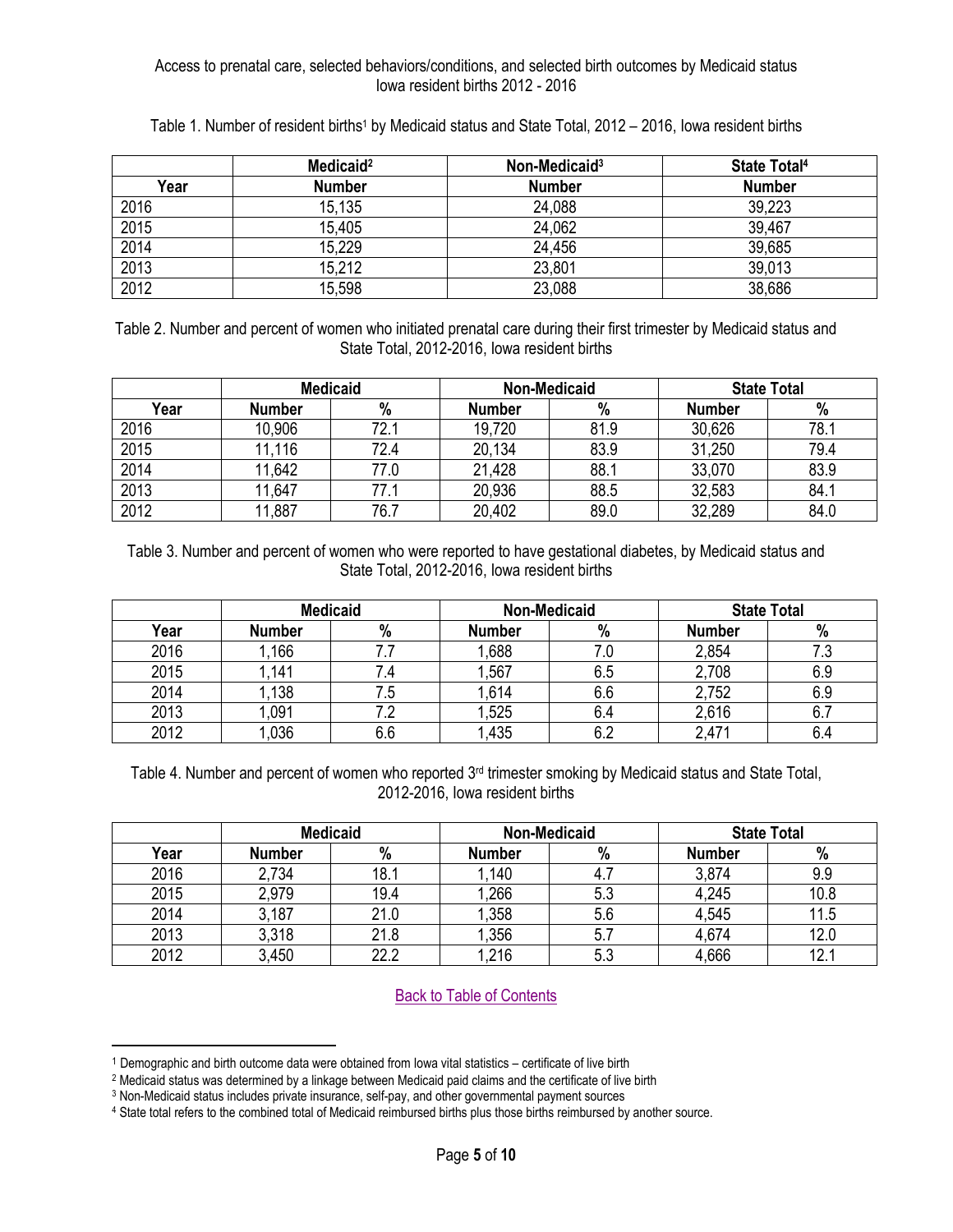<span id="page-5-0"></span>Table 5. Number and percent of women breastfeeding at hospital discharge by Medicaid status and State Total, 2012-2016 Iowa resident births

|      | <b>Medicaid</b> |      | Non-Medicaid  |      | <b>State Total</b> |      |
|------|-----------------|------|---------------|------|--------------------|------|
| Year | <b>Number</b>   | %    | <b>Number</b> | $\%$ | <b>Number</b>      | %    |
| 2016 | 10,930          | 72.4 | 21,145        | 87.9 | 32,075             | 81.8 |
| 2015 | 10,818          | 71.1 | 20,770        | 87.3 | 31,588             | 80.0 |
| 2014 | 9,923           | 65.2 | 20,228        | 82.7 | 30,151             | 76.0 |
| 2013 | 9,580           | 63.0 | 19,569        | 82.2 | 29,149             | 74.7 |
| 2012 | 9,497           | 60.9 | 18,741        | 81.2 | 28,238             | 73.0 |

<span id="page-5-1"></span>Table 6. Number and percent of LBW<sup>5</sup> infants by Medicaid status and State Total, 2012-2016, Iowa resident births

|      | <b>Medicaid</b> |     | <b>Non-Medicaid</b> |     | <b>State Total</b> |     |
|------|-----------------|-----|---------------------|-----|--------------------|-----|
| Year | <b>Number</b>   | %   | <b>Number</b>       | %   | <b>Number</b>      | %   |
| 2016 | 1,213           | 8.0 | 1,407               | 5.9 | 2,620              |     |
| 2015 | ,245            |     | ,397                | 5.8 | 2,642              |     |
| 2014 | ,090            |     | ,557                | 6.4 | 2,647              |     |
| 2013 | ,044            | 6.9 | 1.492               | 6.3 | 2,536              | 6.5 |
| 2012 | ,098            |     | .461                | 6.3 | 2,559              | 6.6 |

<span id="page-5-2"></span>Table 7. Number and percent of VLBW<sup>6</sup> infants by Medicaid status and State Total, 2012-2016, Iowa resident births

|      | <b>Medicaid</b> |      | <b>Non-Medicaid</b> |     | <b>State Total</b> |     |
|------|-----------------|------|---------------------|-----|--------------------|-----|
|      | <b>Number</b>   | %    | <b>Number</b>       | %   | <b>Number</b>      | %   |
| 2016 | 187             | ے. ا | 254                 |     | 441                |     |
| 2015 | 219             | I .4 | 246                 | I.U | 465                |     |
| 2014 | 199             | ں. ا | 233                 | ı.u | 432                | . . |
| 2013 | 174             | . .  | 256                 |     | 430                |     |
| 2012 | 180             | ے. ا | 256                 | . . | 436                | . . |

<span id="page-5-3"></span>Table 8. Number and percent of pre-term<sup>7</sup> infants by Medicaid status and State Total, 2012-2016, Iowa resident births

|      | <b>Medicaid</b> |      | <b>Non-Medicaid</b> |     | <b>State Total</b> |     |
|------|-----------------|------|---------------------|-----|--------------------|-----|
| Year | <b>Number</b>   | %    | <b>Number</b>       | %   | <b>Number</b>      | %   |
| 2016 | 1,535           | 10.2 | 2,089               | 8.7 | 3,624              | 9.2 |
| 2015 | 1,524           | 9.9  | 2,037               | 8.5 | 3,561              | 9.0 |
| 2014 | .424            | 9.4  | 2,273               | 9.3 | 3,697              | 9.3 |
| 2013 | 1,373           | 9.0  | 2,149               | 9.0 | 3,522              | 9.0 |
| 2012 | 1,517           | 9.7  | 2,205               | 9.6 | 3,722              | 9.6 |

[Back to Table of Contents](#page-1-0)

 $\overline{\phantom{a}}$ <sup>5</sup> Infant LBW = infant birth weight of <=2400 grams. Calculation includes VLBW infants.

 $6$  Infant VLBW = infant birth weight of  $\leq$ =1500 grams.

<sup>7</sup> Pre-term birth = infants born at < 37 weeks gestation based on OB estimate of gestational age reported on the birth certificate. Prior to 2012 mother's LMP was used to calculate gestational age.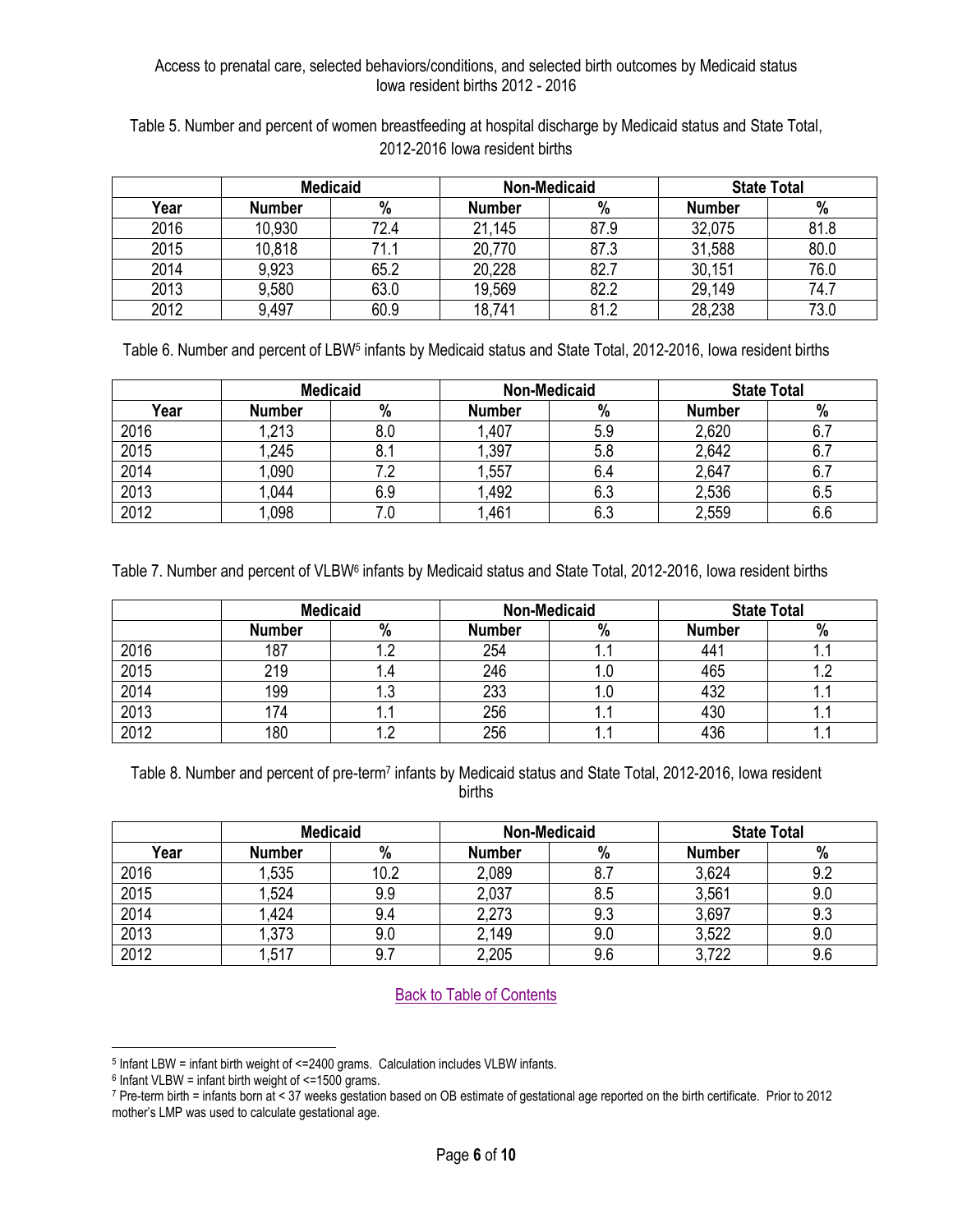|      |               | <b>Medicaid</b> |               | <b>Non-Medicaid</b> |               | <b>State Total</b> |
|------|---------------|-----------------|---------------|---------------------|---------------|--------------------|
| Year | <b>Number</b> | %               | <b>Number</b> | %                   | <b>Number</b> | %                  |
| 2016 | .426          | 9.4             | 1,948         | 8.1                 | 3,374         | 8.6                |
| 2015 | 1,519         | 9.9             | 2,058         | 8.6                 | 3,577         | 9.1                |
| 2014 | .403          | 9.2             | 2,223         | 9.1                 | 3,626         | 9.1                |
| 2013 | ,359          | 8.9             | 2,331         | 9.8                 | 3,690         | 9.5                |
| 2012 | ,577          | 10.1            | 2,126         | 9.2                 | 3,703         | 9.6                |

<span id="page-6-0"></span>Table 9. Number and percent of infants admitted to the NICU<sup>8</sup> by Medicaid status and State Total, 2012-2016, Iowa resident births

<span id="page-6-1"></span>Table 10. Number and rate of infants/1000 live births diagnosed with newborn abstinence syndrome by Medicaid status and State Total, 2012-2016, Iowa resident births<sup>9</sup>

Newborn abstinence syndrome (NAS) is based on ICD-9 code 779.5 and ICD-10 code P96.1

| Medicaid <sup>10</sup> |               |      | Non-Medicaid <sup>11</sup> |      | <b>State Total</b> |      |
|------------------------|---------------|------|----------------------------|------|--------------------|------|
| Year                   | <b>Number</b> | Rate | <b>Number</b>              | Rate | <b>Number</b>      | Rate |
| 2016                   | 97            | 5.8  | 14                         | 0.6  | 11                 | 2.3  |
| 2015                   | 113           |      | 26                         | I.U  | 143                |      |
| 2014                   | 94            | 6.6  |                            | 1.2  | 12 <sup>′</sup>    | ა.ა  |
| 2013                   |               | 5.1  | 23                         | . .  | 96                 |      |
| 2012                   |               | 4.ర  | 12<br>ں ا                  | U.6  | 83                 |      |

<span id="page-6-2"></span>Table 11. Number and percent of infants/1000 live births with newborn *in utero* exposure to substances including opioids by Medicaid status and State Total, 2012-2016, Iowa resident births<sup>12</sup>

Newborn *in utero* exposure to substances includes the ICD-9 and ICD-10 NAS codes as well as other drugs. See [Appendix A](#page-9-0) for a complete listing of the ICD-9 and ICD-10 codes

|      |               | <b>Medicaid</b> |               | <b>Non-Medicaid</b> | <b>State Total</b> |      |
|------|---------------|-----------------|---------------|---------------------|--------------------|------|
| Year | <b>Number</b> | Rate            | <b>Number</b> | Rate                | <b>Number</b>      | Rate |
| 2016 | 374           | 22.3            | 89            | 3.9                 | 463                | 11 7 |
| 2015 | 210           | 13.7            | 65            |                     | 275                | 6.9  |
| 2014 | 180           | 12.5            | 51            | 2.3                 | 231                |      |
| 2013 | 178           | 12.3            |               | <u>. .</u>          | 225                |      |
| 2012 | 158           | 10.8            | 28            | ົ<br>ل. ا           | 186                |      |

[Back to Table of Contents](#page-1-0)

l

<sup>8</sup> Neonatal intensive care unit

<sup>9</sup> Data source – Iowa Hospital Discharge Data (HDD)

<sup>&</sup>lt;sup>10</sup> For Tables 10 and 11 Medicaid status is based on the HDD primary payment source and includes fee-for-service, Medicaid managed care, and starting in 2016, the Medicaid MCOs

<sup>11</sup> For Tables 10 and 11 non-Medicaid status includes private insurance, self-pay, and other governmental payment sources

<sup>12</sup> Data source – Iowa Hospital Discharge Data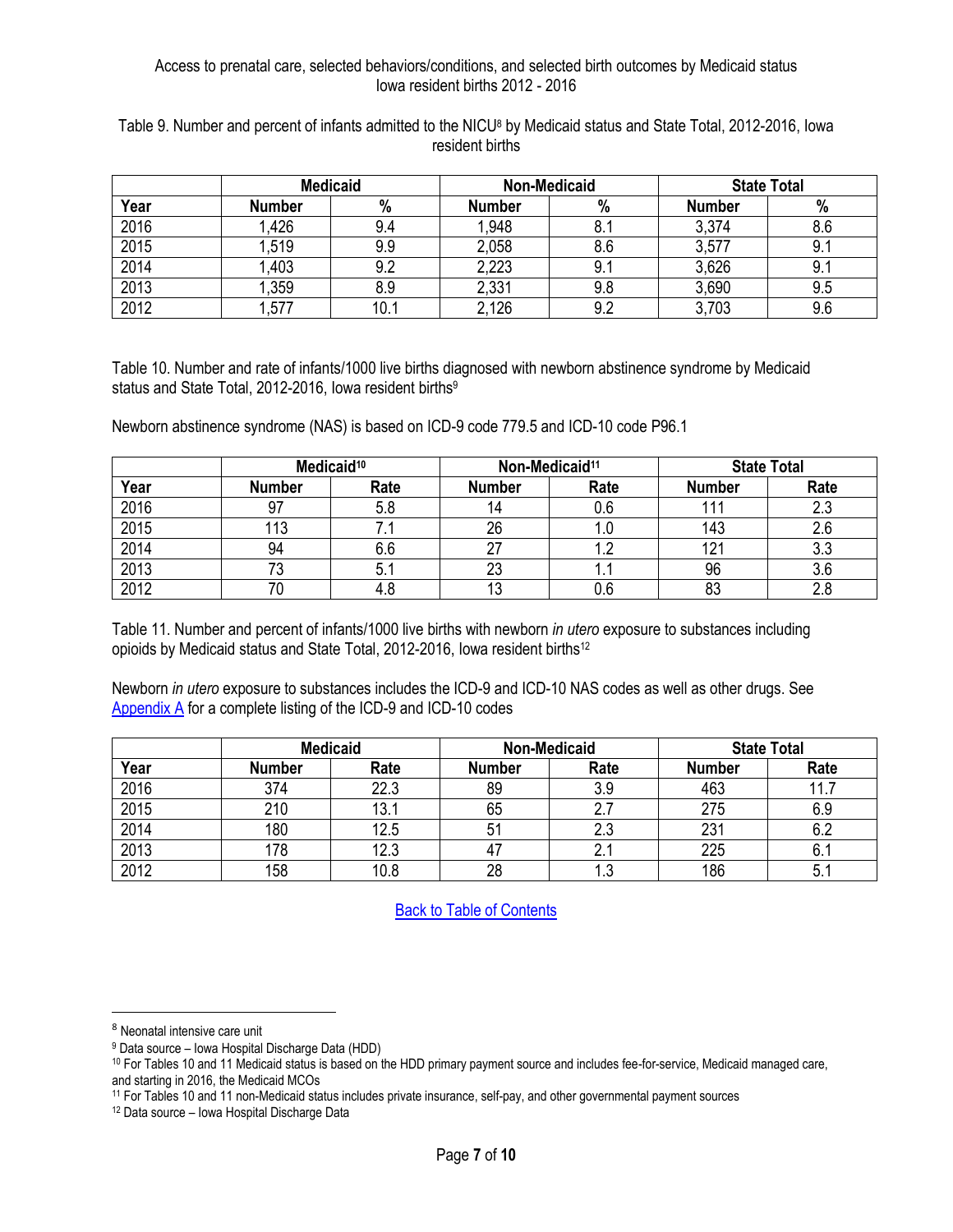Table 12. Number and percent of women who were underweight<sup>13</sup>, overweight, obese, or extremely obese based on pre-pregnancy BMI<sup>14</sup> among Medicaid *reimbursed deliveries*, 2012-2016, Iowa resident births

|      | <b>Underweight</b> |      | Overweight |      | Obese         |      | <b>Extremely Obese</b> |     |
|------|--------------------|------|------------|------|---------------|------|------------------------|-----|
| Year | Number             | $\%$ | Number     | %    | <b>Number</b> | $\%$ | <b>Number</b>          |     |
| 2016 | 543                | 3.6  | 3,757      | 24.9 | 3,899         | 25.9 | .198                   | 8.0 |
| 2015 | 584                | 3.8  | 3,893      | 25.4 | 3,799         | 24.8 | .128                   |     |
| 2014 | 603                | 4.U  | 3,940      | 26.0 | 3,674         | 24.3 | 1,080                  |     |
| 2013 | 600                | 4.V  | 3,898      | 25.7 | 3,729         | 24.6 | 1,023                  | 6.8 |
| 2012 | 650                |      | 3,975      | 25.6 | 3,676         | 23.7 | 1,002                  | ხ.5 |

Table 13. Number and percent of women who were underweight, overweight, obese, or extremely obese based on pre-pregnancy BMI *among non-Medicaid reimbursed deliveries*, 2012-2016, Iowa resident births

<span id="page-7-0"></span>

|      | <b>Underweight</b> |               | Overweight    |      | <b>Obese</b>  |      | <b>Extremely Obese</b> |      |
|------|--------------------|---------------|---------------|------|---------------|------|------------------------|------|
| Year | <b>Number</b>      | $\%$          | <b>Number</b> | %    | <b>Number</b> | %    | <b>Number</b>          | %    |
| 2016 | 595                | ۵.Z           | 6,232         | 26.0 | 4,925         | 20.5 | ,140                   | 4.C  |
| 2015 | 629                | $\sim$<br>2.b | 6,201         | 25.9 | 4,534         | 19.0 | .071                   | ن. 4 |
| 2014 | 686                | 2.8           | 6,281         | 25.6 | 4,608         | 18.2 | 1,045                  | ن.4  |
| 2013 | 640                | <u>. .</u>    | 6,154         | 26.0 | 4,394         | 18.6 | 909                    | 3.8  |
| 2012 | 673                | 2.9           | 5,850         | 25.5 | 4,133         | 18.0 | 901                    | 3.9  |

Table 14. Number and percent of women who were underweight, overweight, obese, or extremely obese based on pre-pregnancy BMI for **State Total** deliveries, 2012-2016, Iowa resident births

<span id="page-7-1"></span>

| <b>Underweight</b> |               | Overweight           |        | <b>Obese</b> |               | <b>Extremely Obese</b> |               |     |
|--------------------|---------------|----------------------|--------|--------------|---------------|------------------------|---------------|-----|
| Year               | <b>Number</b> | %                    | Number | %            | <b>Number</b> | %                      | <b>Number</b> | 7 U |
| 2016               | ,138          | 2.9                  | 9,989  | 25.6         | 8,824         | 22.6                   | 2,338         | 6.0 |
| 2015               | ,213          | υ.                   | 10,094 | 25.          | 8,333         | 21.2                   | 2,199         | 5.6 |
| 2014               | ,289          | 3.3                  | 10,221 | 25.9         | 8,282         | 21.0                   | 2,125         | 5.4 |
| 2013               | ,240          | $\sim$ $\sim$<br>J.Z | 10,052 | 25.9         | 8,123         | 20.9                   | 1,932         | 5.0 |
| 2012               | ,323          | 3.4                  | 9,825  | 25.5         | 0.809         | 20.3                   | ,903          | .45 |

[Back to Table of Contents](#page-1-1)

 $\overline{\phantom{a}}$ 

<span id="page-7-2"></span><sup>&</sup>lt;sup>13</sup> Underweight <18.5 BMI; overweight 25.0-29.9 BMI; obese 30.0-39.9 BMI; extreme obesity 40.0 or greater. See [Weight Gain During Pregnancy](https://www.nap.edu/resource/12584/Report-Brief---Weight-Gain-During-Pregnancy.pdf) an[d Defining Adult Overweight and Obesity](https://www.cdc.gov/obesity/adult/defining.html)  $14$  BMI = Body mass index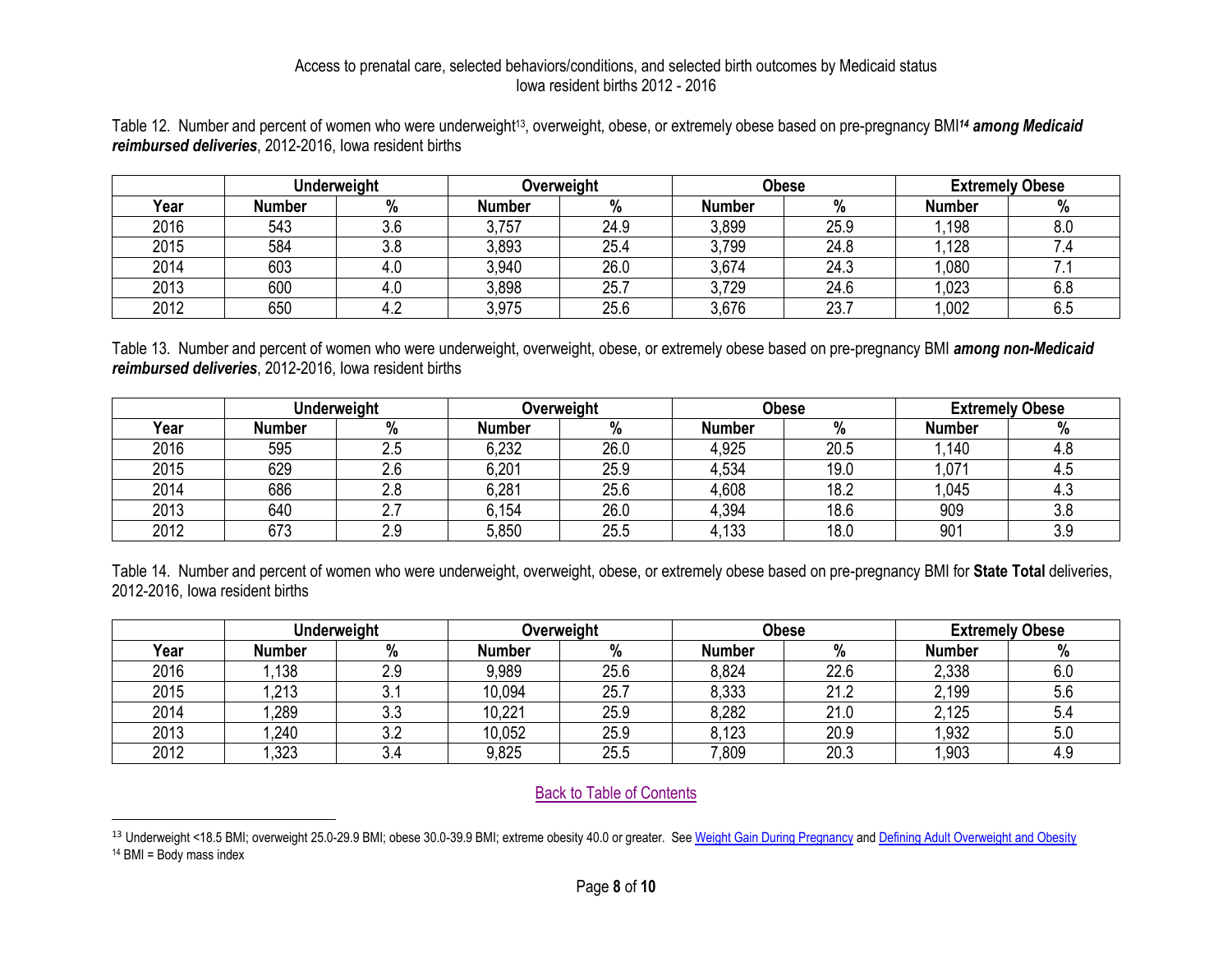Table 15. Number and percent of deliveries by C-section overall, primary C-section, C-section **without** a trial of labor, and C-sections among low risk women<sup>15</sup> *among Medicaid reimbursed* deliveries, 2012-2016, Iowa resident births

|      | <b>C-sections overall</b> |      | <b>Primary c-sections</b> |      | C-sections without a TOL <sup>16</sup> |      | C-sections among low risk women |      |
|------|---------------------------|------|---------------------------|------|----------------------------------------|------|---------------------------------|------|
| Year | Number                    | %    | Number                    | %    | Number                                 | %    | <b>Number</b>                   | %    |
| 2016 | 4,601                     | 30.4 | 2,557                     | 19.9 | 2,775                                  | 18.3 | 1,005                           | 23.8 |
| 2015 | 4,640                     | 30.1 | 2,565                     | 16.7 | 2,911                                  | 18.9 | 1.033                           | 23.4 |
| 2014 | 4,542                     | 29.8 | 2,347                     | 15.4 | 3,038                                  | 20.0 | 1,033                           | 23.7 |
| 2013 | 4,651                     | 30.6 | 2,458                     | 16.2 | 3,070                                  | 20.2 | .150                            | 24.4 |
| 2012 | 4,812                     | 30.9 | 2,726                     | 17.5 | 3,107                                  | 19.9 | 1,299                           | 26.2 |

Table 16. Number and percent of deliveries by C-section overall, primary C-section, C-section **without** a trial of labor, and C-sections among low risk women *among non-Medicaid reimbursed deliveries*, 2012-2016, Iowa resident births

<span id="page-8-0"></span>

|      | <b>C-sections overall</b> |      | <b>Primary c-sections</b> |      | <b>C-section without a TOL</b> |      | C-sections among low risk women |      |
|------|---------------------------|------|---------------------------|------|--------------------------------|------|---------------------------------|------|
| Year | Number                    | %    | <b>Number</b>             | %    | Number                         | %    | <b>Number</b>                   | %    |
| 2016 | 7.174                     | 29.8 | 4,279                     | 17.8 | 4,412                          | 18.3 | ',848                           | 24.0 |
| 2015 | 7.126                     | 29.6 | 4,157                     | 17.3 | 4,599                          | 19.1 | 1,940                           | 24.2 |
| 2014 | 7,364                     | 30.1 | 4,246                     | 17.4 | 4,899                          | 20.0 | 2.041                           | 23.3 |
| 2013 | 7,364                     | 30.9 | 4,351                     | 18.3 | 4,983                          | 20.9 | 1,949                           | 24.4 |
| 2012 | 7,113                     | 30.8 | l.197                     | 18.2 | 4,920                          | 21.3 | .843                            | 25.5 |

Table 17. Number and percent of deliveries by C-section overall, primary C-section, C-section **without** a trial of labor, and C-sections among low risk women at the **State Total**, 2012-2016, Iowa resident births

<span id="page-8-1"></span>

|      |        | <b>C-sections overall</b> | <b>Primary c-sections</b> |      | <b>C-section without a TOL</b> |      |               | C-sections among low risk women |
|------|--------|---------------------------|---------------------------|------|--------------------------------|------|---------------|---------------------------------|
| Year | Number | %                         | Number                    | %    | Number                         | %    | <b>Number</b> | 70                              |
| 2016 | 11,775 | 30.0                      | 6,836                     | 17.4 | 7,187                          | 18.3 | 2,853         | 23.9                            |
| 2015 | 11,766 | 29.8                      | 6,722                     | 17.0 | 7,510                          | 19.0 | 2,824         | 23.9                            |
| 2014 | 11,906 | 30.0                      | 6,593                     | 16.6 | 7,937                          | 20.0 | 3,142         | 25.2                            |
| 2013 | 12,015 | 30.8                      | 6,809                     | 14.5 | 8,053                          | 20.6 | 3,096         | 24.4                            |
| 2012 | 11,930 | 30.8                      | 6,923                     | 17.9 | 8,027                          | 20.8 | 2,951         | 23.6                            |

[Back to Table of Contents](#page-1-1)

 $\overline{\phantom{a}}$ 

<sup>&</sup>lt;sup>15</sup> Women at low risk for a c-section are defined as nulliparous women, who gave birth to a singleton infant, in vertex presentation at a gestational age of greater than or equal to 37 weeks

<span id="page-8-2"></span><sup>16</sup> TOL = Trial of labor – includes all C-sections (primary and repeat)